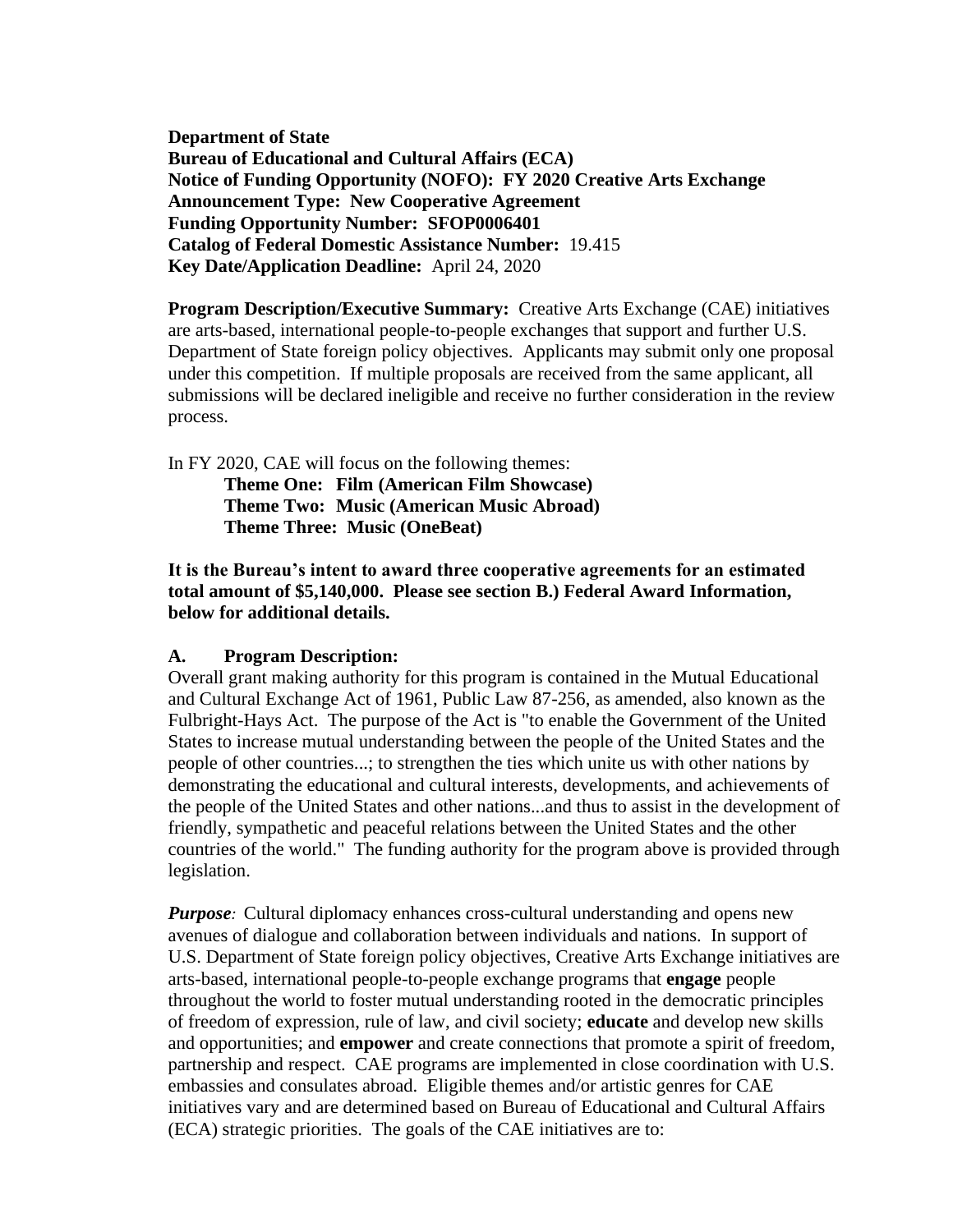- Foster mutual understanding and deepen trust between the people of the United States and foreign countries to counter negative stereotypes and advance safety and security;
- Advance and complement U.S. foreign policy objectives;
- Build the capacity of creative leaders and institutions to develop new skills, partnerships, and opportunities, which promote creative industries and entrepreneurship;
- Advance America's global competitiveness and create networks and opportunities for artists and institutions that endure beyond the program duration;
- Provide unique opportunities for artistic collaboration and engagement between U.S. and foreign artists and audiences;
- Convey the diversity and high artistic merit of the arts in the United States and increase awareness and understanding of U.S. art, culture, values, and society among international participants and audiences; and
- Foster opportunities for educational outreach and community engagement with diverse and underserved communities, especially youth (ages 12-25), women, and persons with disabilities.

#### **Theme 1: Film (American Film Showcase)**

The Bureau intends to award one Cooperative Agreement for approximately **\$2,000,000,** to fund the FY2020 American Film Showcase (AFS), a program which sends approximately 60-90 American film envoys to approximately 35-50 ECAdesignated countries worldwide to showcase approximately 40-60 relevant feature length and short documentaries, independent narrative films, television, and digital episodic programs organized by strategic themes to offer a broad overview of the best in current American independent filmmaking and content creation. The program broadly encompasses the visual media arts such as documentary, animated, and feature films, as well as television programs, gaming, and digital content. Envoys will screen and discuss their films and to conduct lectures, workshops, and master classes on a variety of topics including, but not limited to, filmmaking, short-form media, storytelling, scriptwriting, cinematography, marketing, distribution and funding, animation techniques, computer animation, digital technology, cell-phone and digital storytelling, other forms of emergent media, and the creative use of social media. AFS will also design programs for 10-30 foreign content creators, including television writers/producers, filmmakers, or film/TV professionals to travel to the U.S. for engagement with the American entertainment industry, including, but not limited to, attending film festivals, workshops, meetings with industry leaders, and professional networking opportunities. AFS will continue to support professional development opportunities in the form of job shadows, short-form media workshops to take place in-country, regionally, and in the United States, and as well as to encourage more follow-on trips and alumni engagement.

#### **Theme 2: Music (American Music Abroad)**

The Bureau intends to award one Cooperative Agreement for approximately **\$1,400,000,** to fund the FY2020 season of American Music Abroad (AMA). AMA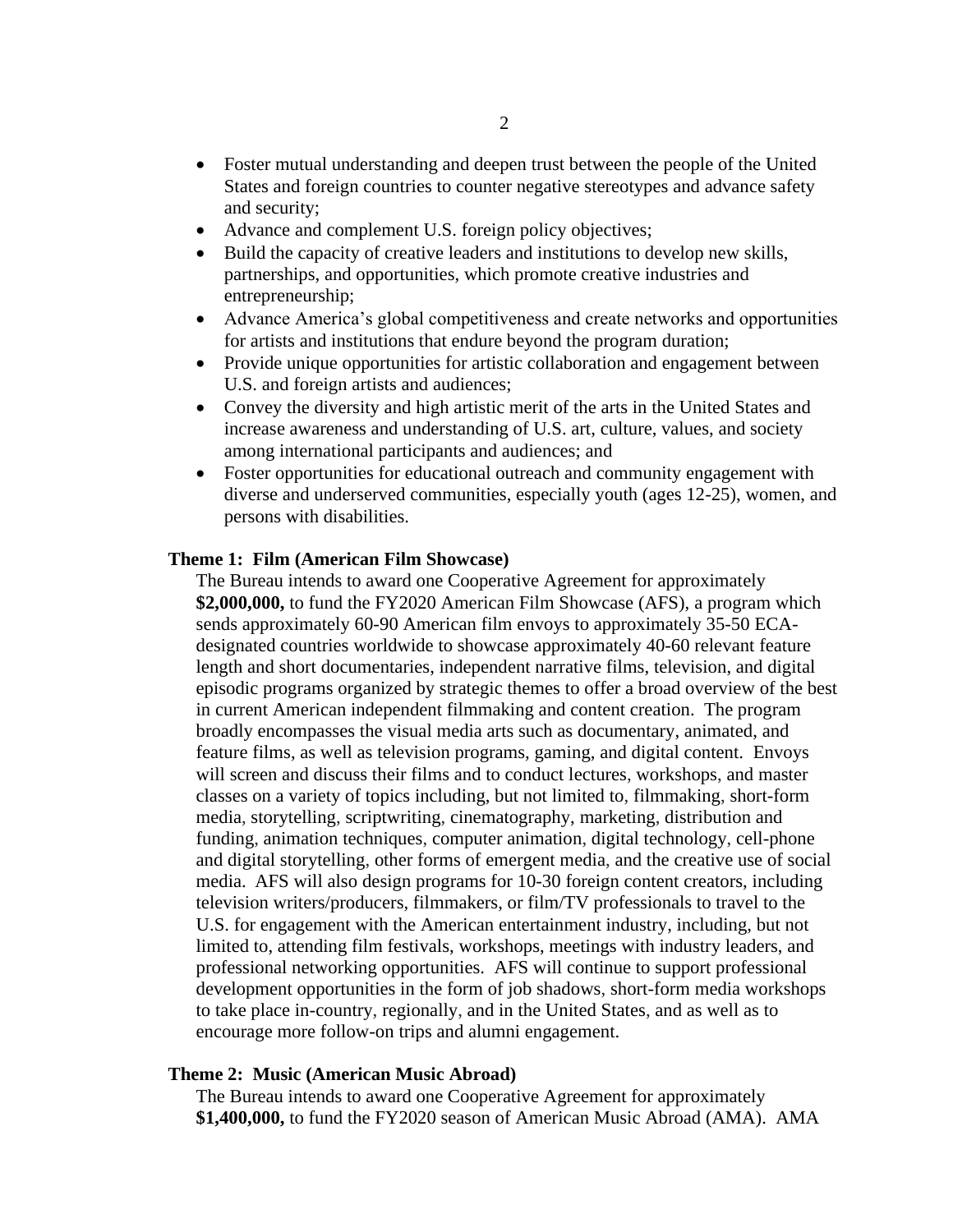showcases the excellence and diversity of America and American music to audiences with little or no exposure to American cultural performances in a way that supports the foreign policy objectives of U.S. embassies. The program will tour approximately 10-15 American musical ensembles of three to five musicians (approximately 45-60 participants) specializing in a wide variety of traditional U.S. musical forms, selected through open, U.S.-wide auditions, to approximately one-three countries each. Countries will be those of importance to the Department of State's public diplomacy mission to build mutual understanding in the following world regions: Africa (AF), East Asia and the Pacific (EAP), Europe and Eurasia (EUR), the Middle East/ North Africa (NEA), South and Central Asia (SCA), and/or Western Hemisphere (WHA). The AMA program is designed to reach a range of foreign audiences, including but not limited to fellow musicians, underserved populations and youth, through concerts, collaborations, workshops, master classes, and jam sessions, and encourage sustained relationships and collaboration through post-tour follow-on activities.

#### **Theme 3: Music (OneBeat)**

The Bureau intends to award one Cooperative Agreement for approximately **\$1,740,000** to fund the FY2020 cycle (2021-2022) of OneBeat which will include overseas and domestic components. OneBeat is a music-based initiative that will bring together approximately 80-100 musicians (ages 19-35) from the United States and every world region to participate in professional development workshops and performance tours which engage communities in the practice of music as civic engagement. The collaborative music making activities will focus on key U.S. foreign policy priorities. The domestic exchange will be comprised of two monthlong exchanges, each with approximately 20 foreign and five American musicians, that will include a residency, performance tour and community workshops reaching diverse U.S. communities. The overseas component will be comprised of at least two intensive one to three-week overseas music and arts entrepreneurship programs, each with approximately ten foreign and five American participants, to take place in countries with active OneBeat alumni and selected by ECA in consultation with the Department's regional bureaus. In addition, the program will support approximately 5-10 OneBeat Accelerator micro-grants to support follow-on program development by program alumni as well as approximately 12-24 podcast episodes, which will share stories from the OneBeat network.

In a cooperative agreement, the Cultural Programs Division, ECA/PE/C/CU is substantially involved in program activities above and beyond routine monitoring.These activities and the roles and responsibilities of the Department and your organization are outlined in the attached POGI, which correspond to the relevant theme.

#### **B. Federal Award Information:**

**Type of Award:** Cooperative Agreement. ECA's level of involvement in this program is listed under A. Program Description. **Fiscal Year Funds:**FY 2020 **Approximate Total Funding**: \$5,140,000 **Approximate Number of Awards:** 3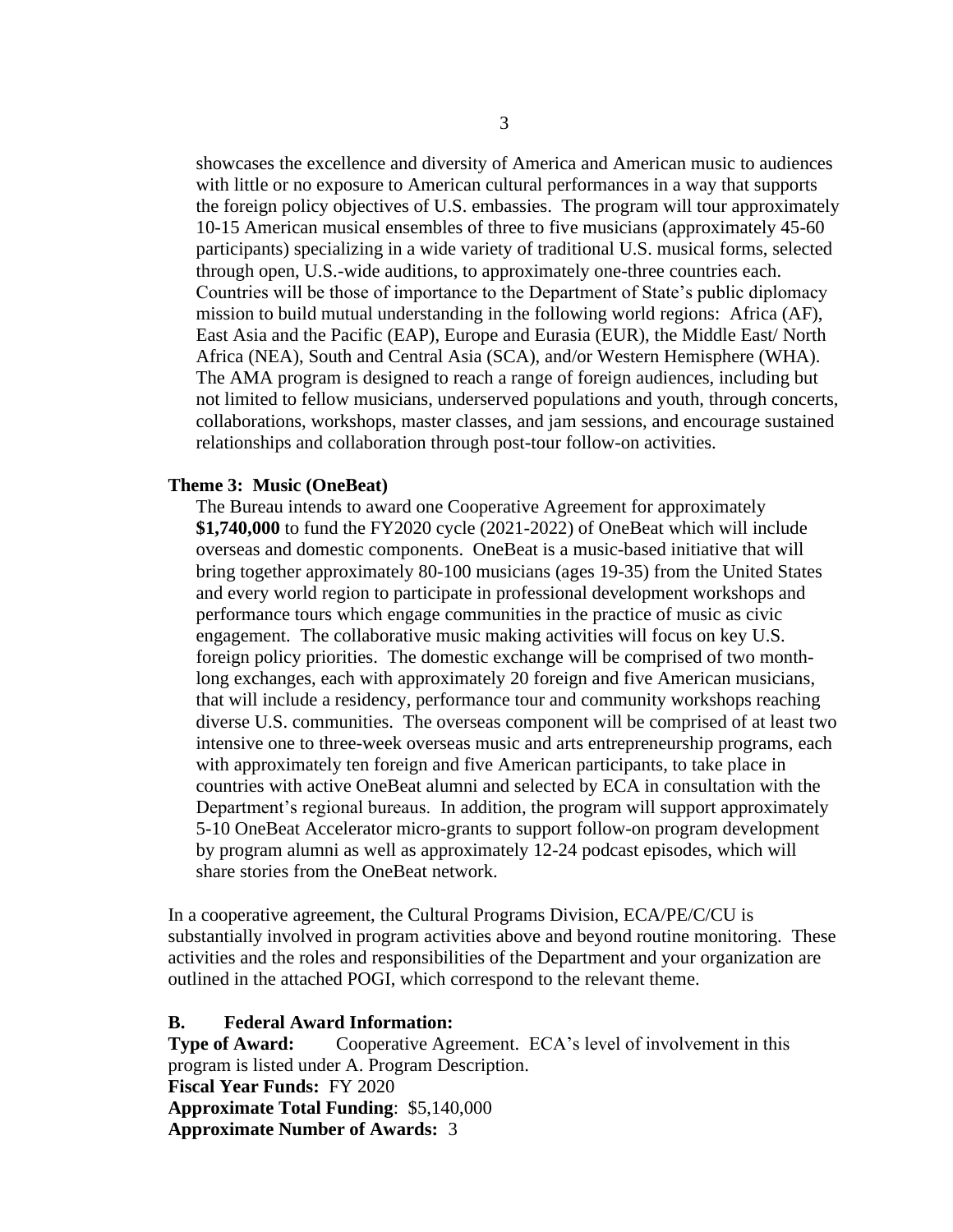**Approximate Average Award:** \$2,000,000 (American Film Showcase); \$1,400,000 (American Music Abroad); \$1,740,000 (OneBeat) **Floor of Award Range:** none **Ceiling of Award Range**: \$2,000,000 (American Film Showcase); \$1,400,000 (American Music Abroad); \$1,740,000 (OneBeat) **Anticipated Award Date:** September 1, 2020 **Anticipated Project Completion Date:** December 31, 2022 (American Film Showcase); December 31, 2022 (American Music Abroad); and December 31, 2023 (OneBeat). **Additional Information:** The Bureau reserves the right to reduce, revise, or increase proposal budgets in accordance with the needs of the program and the availability of funds.

Pending successful implementation of this program and the availability of funds in subsequent fiscal years, it is ECA's intent to renew these grants or cooperative agreements for two additional consecutive fiscal years, before openly competing them again. ECA reserves the right to reduce, revise, or increase proposed project configurations and elements, budgets, and participant numbers in subsequent renewal awards in accordance with the programs' needs and the availability of funds.

# **C.) Eligibility Information:**

**C.1. Eligible applicants:** Applications may be submitted by U.S. public and private non-profit organizations meeting the provisions described in Internal Revenue Code section 26 USC 501(c)(3).

**C.2. Cost Sharing or Matching Funds:** There is no minimum or maximum percentage required for this competition. However, the Bureau encourages applicants to provide maximum levels of cost sharing and funding in support of its programs.

When cost sharing is offered, it is understood and agreed that the applicant must provide the amount of cost sharing as stipulated in its proposal and later included in an approved agreement. Cost sharing may be in the form of allowable direct or indirect costs. For accountability, you must maintain written records to support all costs which are claimed as your contribution, as well as costs to be paid by the Federal government. Such records are subject to audit. The basis for determining the value of cash and in-kind contributions must be in accordance with the Office of Management and Budget's Guidance 2 CFR Parts 200 and 600, entitled the Uniform Administrative Requirements, Cost Principles, and Audit Requirements for Federal Awards. In the event you do not provide the minimum amount of cost sharing as stipulated in the approved budget, ECA's contribution may be reduced in like proportion.

### **C.3. Other Eligibility Requirements:**

a.) Bureau grant guidelines require that organizations with less than four years of experience in conducting international exchanges be limited to \$130,000 in Bureau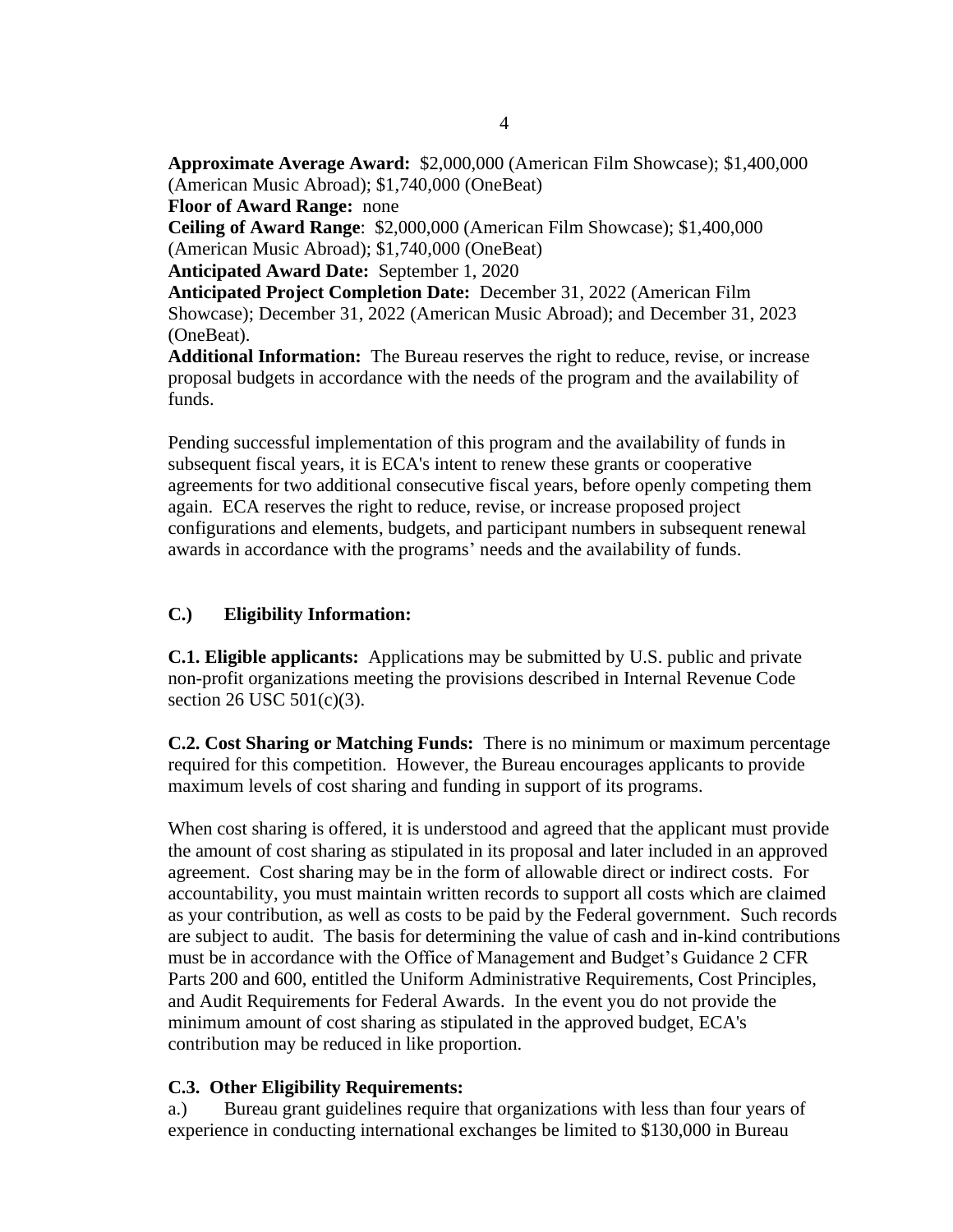funding. ECA anticipates making three awards, in an amount **\$2,000,000 (American Film Showcase); \$1,400,000 (American Music Abroad); \$1,740,000 (OneBeat)** to support program and administrative costs required to implement these exchange program. Therefore, organizations with less than four years of experience in conducting international exchanges are ineligible to apply under this competition.

b.) Technical Eligibility: All proposals must comply with the requirements stated in the NOFO, POGI, and the Proposal Submission Instructions (PSI); non-compliance will result in your proposal being declared technically ineligible and given no further consideration in the review process.

c.) Eligible applicants may not submit more than one proposal in this competition. If more than one proposal is received from the same applicant, all submissions will be declared technically ineligible and will receive no further consideration in the review process. **Please note**: Applicant organizations are defined by their legal name, and EIN number as stated on their completed SF-424 and additional supporting documentation outlined in the Proposal Submission Instructions (PSI) document.

### **D.) Application and Submission Information:**

Note: Please read the complete announcement before sending inquiries or submitting proposals.Once the NOFO deadline has passed, Bureau staff may not discuss this competition with applicants until the proposal review process has been completed.

**D.1 Contact Information to Request an Application Package:** Please contact the Cultural Programs Division, ECA/PE/C/CU, SA-5, 3<sup>rd</sup> floor, U.S. Department of State, 2200 C Street, NW, Washington, D.C. 20037, Julia Gómez-Nelson 202-632-6409, [nelsonjg2@state.gov](mailto:nelsonjg2@state.gov) to request a Solicitation Package.

The Solicitation Package contains the Proposal Submission Instruction (PSI) document which consists of required application forms, and standard guidelines for proposal preparation.

It also contains the Project Objectives, Goals and Implementation (POGI) document, which provides specific information, award criteria and budget instructions tailored to this competition.

Please specify **Catherine Collins, program officer for American Film Showcase, JP Jenks, program officer for American Music Abroad, or Julia Gómez-Nelson, program officer for OneBeat** and refer to the Funding Opportunity Number located at the top of this announcement on all other inquiries and correspondence.

**D.2. To Download a Solicitation Package Via Internet:** The entire Solicitation Package may be downloaded from the Bureau's website at <https://eca.state.gov/organizational-funding> or from the Grants.gov website at [https://www.grants.gov.](https://www.grants.gov/)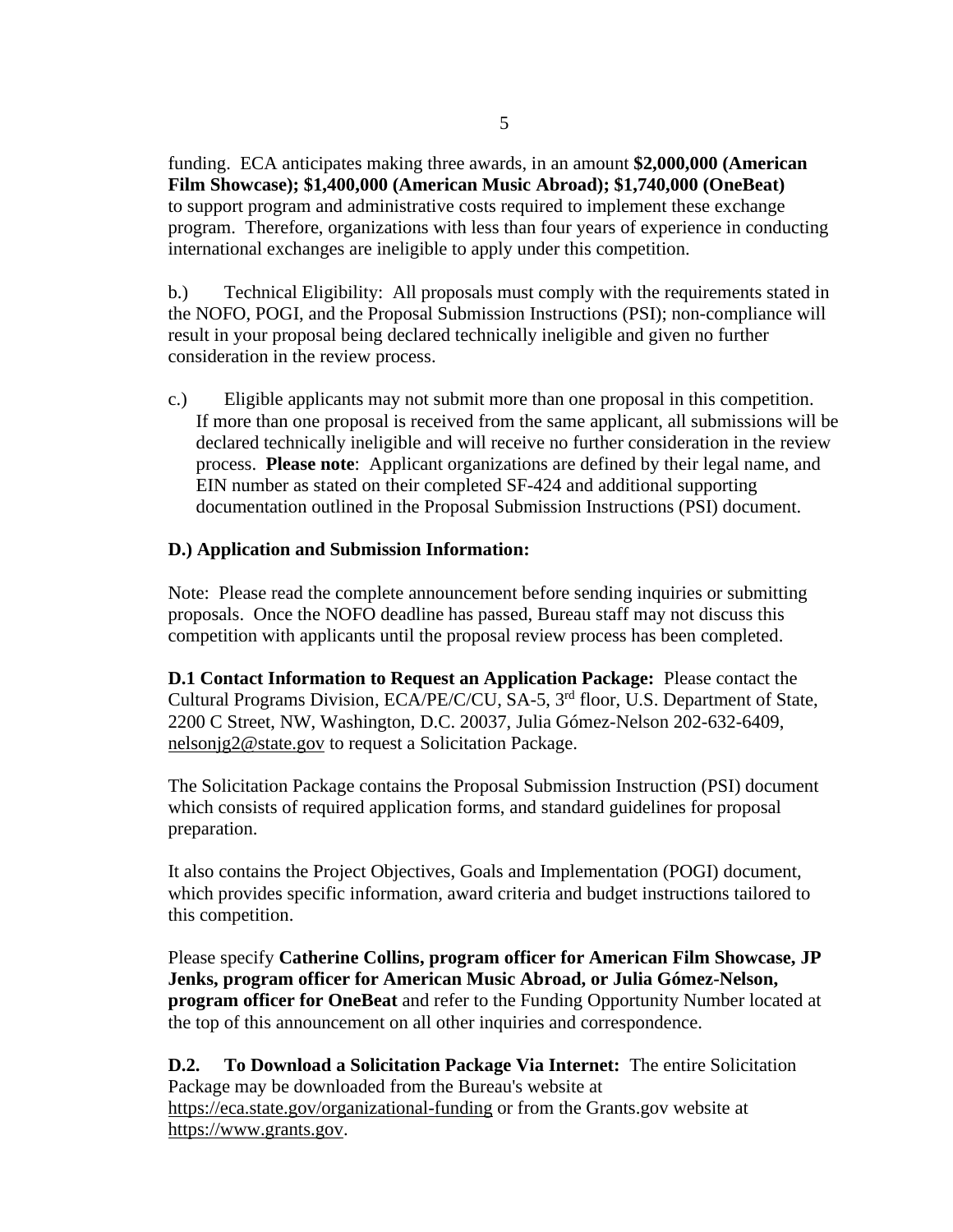**D.2a. Content and Form of Submission:** Applicants must follow all instructions in the Solicitation Package. The application should be submitted per the instructions under D.3p. "Application Deadline and Method of Submission" section below.

**D.3a. Unique Entity Identifier Number:** You are required to have a Unique Entity Identifier (UEI) number to apply for a grant or cooperative agreement from the U.S. Government. This number is a nine-digit identification number, which uniquely identifies business entities. Obtaining a UEI number is easy and there is no charge. To obtain a UEI number, access [http://www.dnb.com](http://www.dnb.com/) or call 1-866-705-5711. Please ensure that your UEI (Data Universal Numbering System or DUNS) number is included in the appropriate box of the  $SF - 424$  which is part of the formal application package. For more detailed instructions for obtaining a UEI (DUNS) number, refer to: [https://www.grants.gov/web/grants/applicants/organization-registration/step-1-obtain](https://www.grants.gov/web/grants/applicants/organization-registration/step-1-obtain-duns-number.html)[duns-number.html](https://www.grants.gov/web/grants/applicants/organization-registration/step-1-obtain-duns-number.html)

**D.3b. Required Proposal Elements:** All proposals must contain an executive summary, proposal narrative and budget.

Please Refer to the Solicitation Package. It contains the mandatory Proposal Submission Instructions (PSI) document and the Project Objectives, Goals and Implementation (POGI) document for additional formatting and technical requirements.

**D.3c. Required Registration with the System for Award Management (SAM):** All federal award applicants must be registered in the System for Award Management (SAM) database in order to submit a proposal in response to an open competition on Grants.gov.

All federal award recipients must maintain current registrations in the SAM database. Recipients must maintain accurate and up-to-date information in [www.SAM.gov](http://www.sam.gov/) until all program and financial activity and reporting have been completed. Recipients must review and update the information at least annually after the initial registration and more frequently if required information changes or another award is granted. There is no cost associated with registering or updating SAM.gov accounts. Failure to register in SAM.gov will render applicants ineligible to receive funding.

For more detailed instructions for registering with SAM, refer to: [https://www.grants.gov/web/grants/applicants/organization-registration/step-2-register](https://www.grants.gov/web/grants/applicants/organization-registration/step-2-register-with-sam.html)[with-sam.html](https://www.grants.gov/web/grants/applicants/organization-registration/step-2-register-with-sam.html)

**D.3d. Non-Profit Status:** You must have nonprofit status with the IRS at the time of application. **Please note:** All applicants for ECA federal assistance awards must include in their application the names of directors and/or senior executives (current officers, trustees, and key employees, regardless of amount of compensation). In fulfilling this requirement, applicants must submit information in one of the following ways: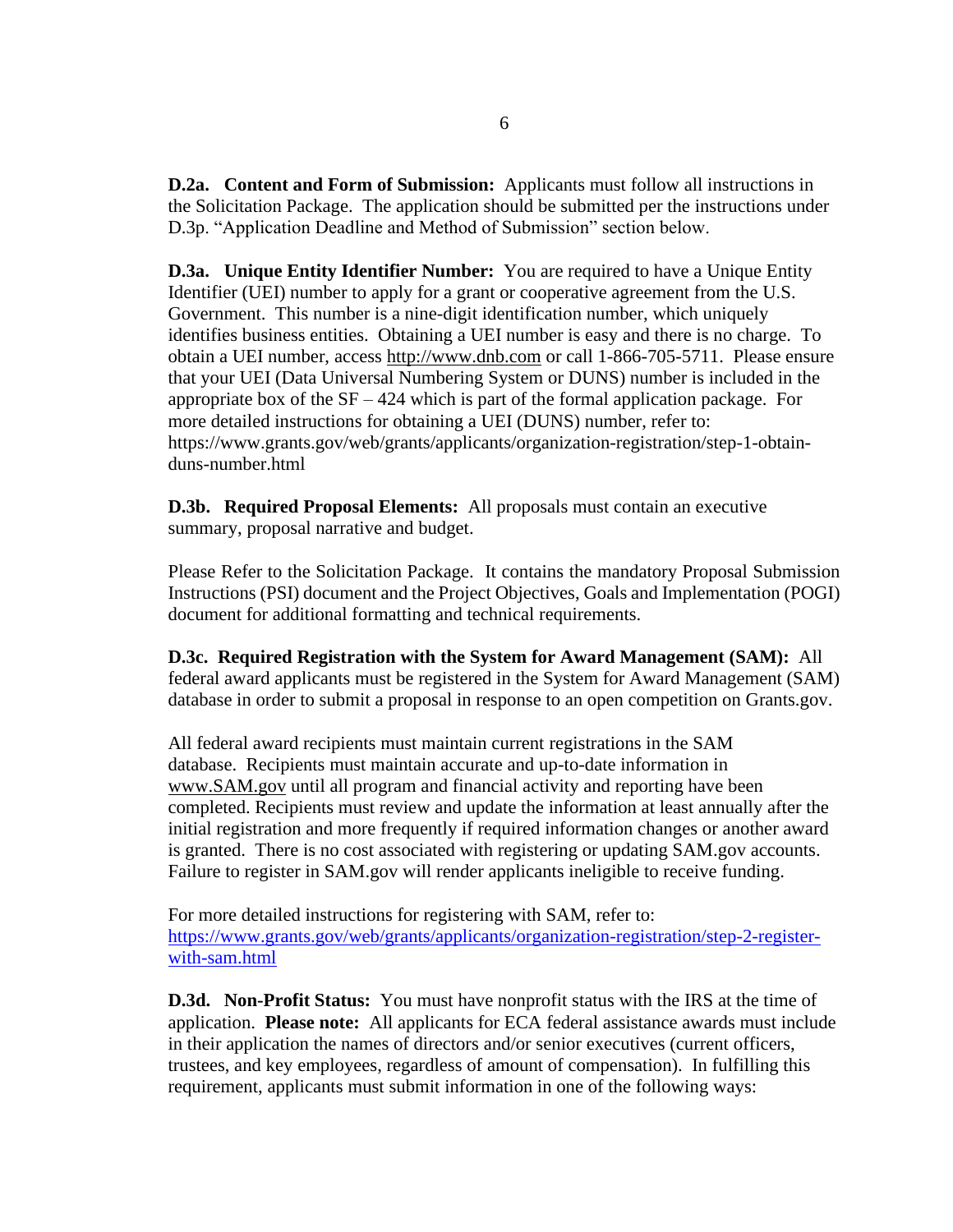- 1) Those who file Internal Revenue Service Form 990, "Return of Organization Exempt From Income Tax," must include a copy of relevant portions of this form.
- 2) Those who do not file IRS Form 990 must submit information above in the format of their choice.

**D.3e. FFATA Report:** In addition to final program reporting requirements, award recipients will also be required to submit a one-page document, derived from their program reports, listing and describing their grant activities. For award recipients, the names of directors and/or senior executives (current officers, trustees, and key employees), as well as the one- page description of grant activities, will be transmitted by the State Department to OMB, along with other information required by the Federal Funding Accountability and Transparency Act (FFATA), and will be made available to the public by the Office of Management and Budget on its USASpending.gov website as part of ECA's FFATA reporting requirements.

**D.3f. Verifying Non-Profit Status:** If your organization is a private nonprofit which has not received a grant or cooperative agreement from ECA in the past three years, or if your organization received nonprofit status from the IRS within the past four years, you must submit the necessary documentation to verify nonprofit status as directed in the PSI document. Failure to do so will cause your proposal to be declared technically ineligible.

**D.3g. Required Registration with SAMS Domestic:** All ECA award recipient organizations and recipient contacts and signatories must be registered with the U.S. Department of State's SAMS Domestic by accessing [https://mygrants.service-now.com](https://mygrants.service-now.com/) and clicking the "create an account" link. SAMS Domestic is the U.S. Department of State's grants management system and is supported by the Department's Integrated Logistics Management System (ILMS). Recipient organizations and recipient contacts and signatories that have previously used SAMS Domestic as a U.S. Department of State award recipient do not need to register again. If the organization is not able to access the system, please contact the ILMS Help Desk for help in gaining access.

Support for Recipient Organizations and recipient contacts and signatories is available 24 hours, 7 days a week (except federal holidays), and can be reached at 1-888-313-ILMS (4567) or through the ILMS Self Service Portal at [https://afsitsm.service](https://afsitsm.service-now.com/ilms/home)[now.com/ilms/home.](https://afsitsm.service-now.com/ilms/home)

In the event the ILMS Help Desk is unable to provide you with assistance in a timely manner, please contact [ECA\\_SAMSDomestic@state.gov](mailto:ECA_SAMSDomestic@state.gov) and copy the program officer associated with the solicitation.

Please take into consideration the following information when preparing your proposal narrative:

**D.3h. ADHERENCE TO ALL REGULATIONS GOVERNING THE J VISA:** The Office of Citizen Exchanges of the Bureau of Educational and Cultural Affairs is the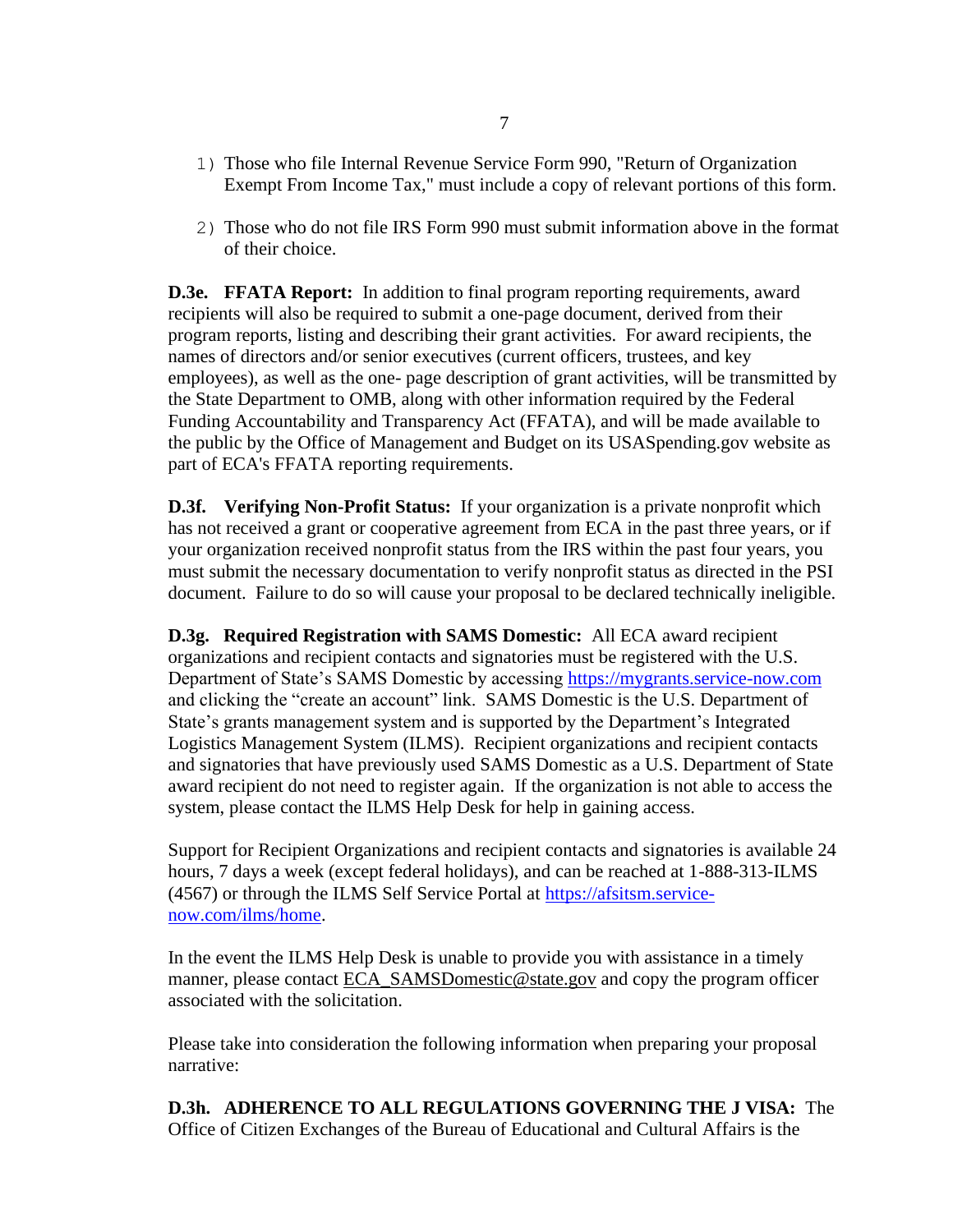official program sponsor of the exchange program covered by this NOFO, and an employee of the Bureau will be the "Responsible Officer" for the program under the terms of 22 CFR 62, which covers the administration of the Exchange Visitor Program (J visa program). Under the terms of 22 CFR 62, organizations receiving awards (either a grant or cooperative agreement) under this NOFO will be third parties "cooperating with or assisting the sponsor in the conduct of the sponsor's program." The actions of recipient organizations shall be "imputed to the sponsor in evaluating the sponsor's compliance with" 22 CFR 62. Therefore, the Bureau expects that any organization receiving an award under this competition will render all assistance necessary to enable the Bureau to fully comply with 22 CFR 62 et seq.

The Bureau of Educational and Cultural Affairs places critically important emphases on the secure and proper administration of Exchange Visitor (J visa) Programs and adherence by recipient organizations and program participants to all regulations governing the J visa program status. Therefore, proposals should explicitly state in writing that the applicant is prepared to assist the Bureau in meeting all requirements governing the administration of Exchange Visitor Programs as set forth in 22 CFR 62. If your organization has experience as a designated Exchange Visitor Program Sponsor, the applicant should discuss their record of compliance with 22 CFR 62 et. seq., including the oversight of their Responsible Officers and Alternate Responsible Officers, screening and selection of program participants, provision of pre-arrival information and orientation to participants, monitoring of participants, proper maintenance and security of forms, record-keeping, reporting and other requirements.

The Office of Citizen Exchanges of ECA will be responsible for issuing DS-2019 forms to participants in this program.

A copy of the complete regulations governing the administration of Exchange Visitor (J) programs is available at http://j1visa.state.gov or from:

Office of Designation, Private Sector Programs Division U.S. Department of State SA-4E (Bldg. 3) 2430 E Street, NW Washington, DC 20037

Please refer to Solicitation Package for further information.

**D.3i. Diversity, Freedom and Democracy Guidelines**: Pursuant to the Bureau's authorizing legislation, programs must maintain a non-political character and should be balanced and representative of the diversity of political, social and cultural life in the United States and abroad. 'Diversity' should be interpreted in the broadest sense and encompass differences including race, color, national origin, sex, age, religion, geographic location, socio-economic status, disability, sexual orientation or gender identity. Proposals should demonstrate how diversity will enhance the program's goals and objectives and the participants' exchange experience. Please refer to the review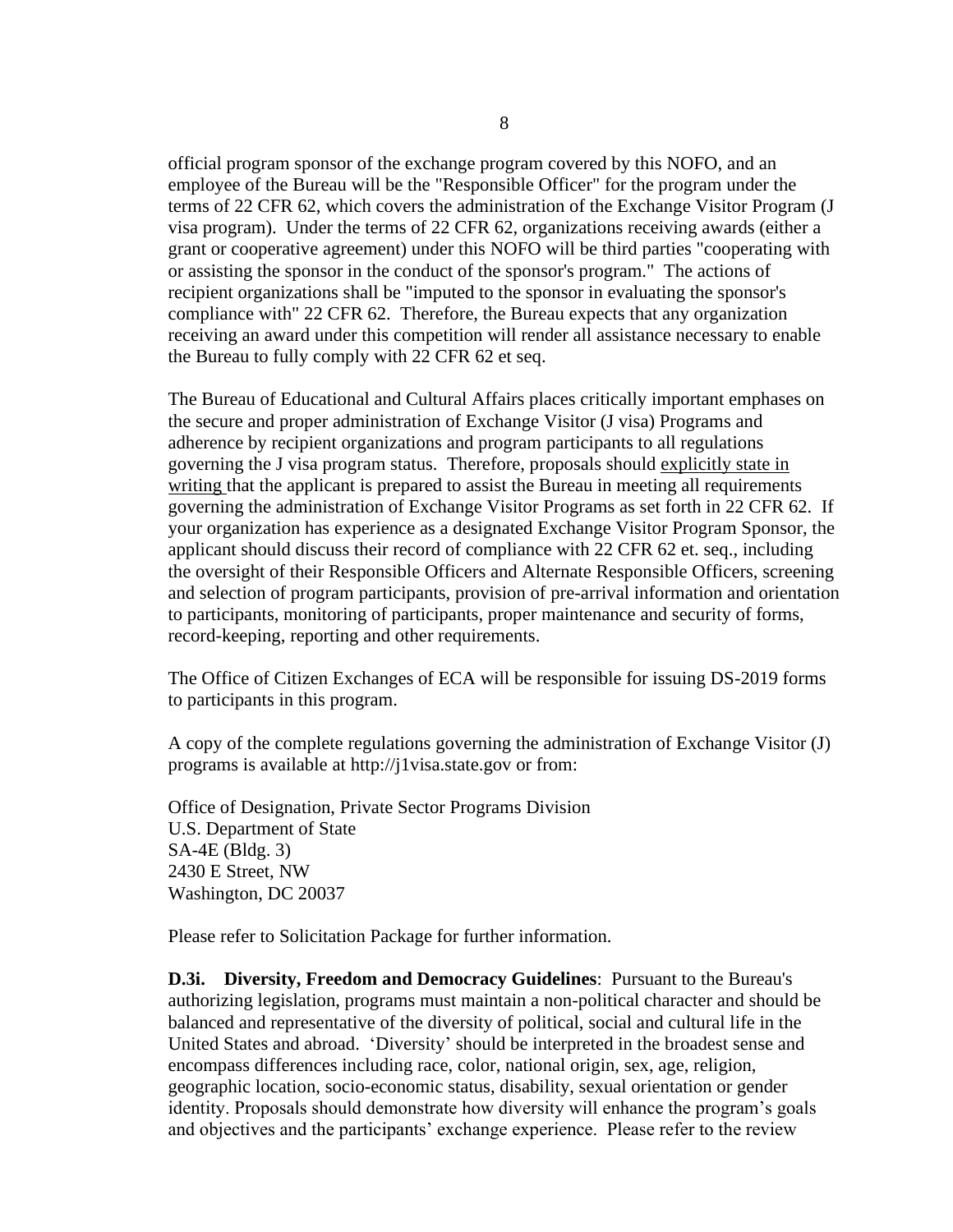criteria under the 'Support of Diversity' section of this document as well as the DIVERSITY, FREEDOM AND DEMOCRACY section in the "Proposal Submission Instructions" document for specific suggestions on incorporating diversity into the total proposal.

Public Law 104-319 provides that "in carrying out programs of educational and cultural exchange in countries whose people do not fully enjoy freedom and democracy," the Bureau "shall take appropriate steps to provide opportunities for participation in such programs to human rights and democracy leaders of such countries." Public Law 106 - 113 requires that the governments of the countries described above do not have inappropriate influence in the selection process. Proposals should reflect advancement of these goals in their program contents, to the full extent deemed feasible.

**D.3j. Program Monitoring and Evaluation:** Proposals must include a plan to monitor and evaluate the project's success, both as the activities unfold and at the end of the program. The Bureau recommends that your proposal include a draft survey questionnaire or other technique plus a description of a methodology to use to link outcomes to original project objectives. The Bureau expects that the recipient organization will track participants or partners and be able to respond to key evaluation questions, including satisfaction with the program, learning as a result of the program, changes in behavior as a result of the program, and effects of the program on institutions (institutions in which participants work or partner institutions). The evaluation plan should include indicators that measure gains in mutual understanding as well as substantive knowledge.

Successful monitoring and evaluation depend heavily on setting clear goals and outcomes at the outset of a program. Your evaluation plan should include a description of your project's objectives, your anticipated project outcomes, and how and when you intend to measure these outcomes (performance indicators). The more that outcomes are "smart" (specific, measurable, attainable, results-oriented, and placed in a reasonable time frame), the easier it will be to conduct the evaluation. You should also show how your project objectives link to the goals of the program described in this NOFO.

Your monitoring and evaluation plan should clearly distinguish between program outputs and outcomes. Outputs are products and services delivered, often stated as an amount. Output information is important to show the scope or size of project activities, but it cannot substitute for information about progress towards outcomes or the results achieved. Examples of outputs include the number of people trained or the number of seminars conducted. Outcomes, in contrast, represent specific results a project is intended to achieve and is usually measured as an extent of change. Findings on outputs and outcomes should both be reported, but the focus should be on outcomes.

We encourage you to assess the following four levels of outcomes, as they relate to the program goals set out in the NOFO (listed here in increasing order of importance):

1. **Participant satisfaction** with the program and exchange experience.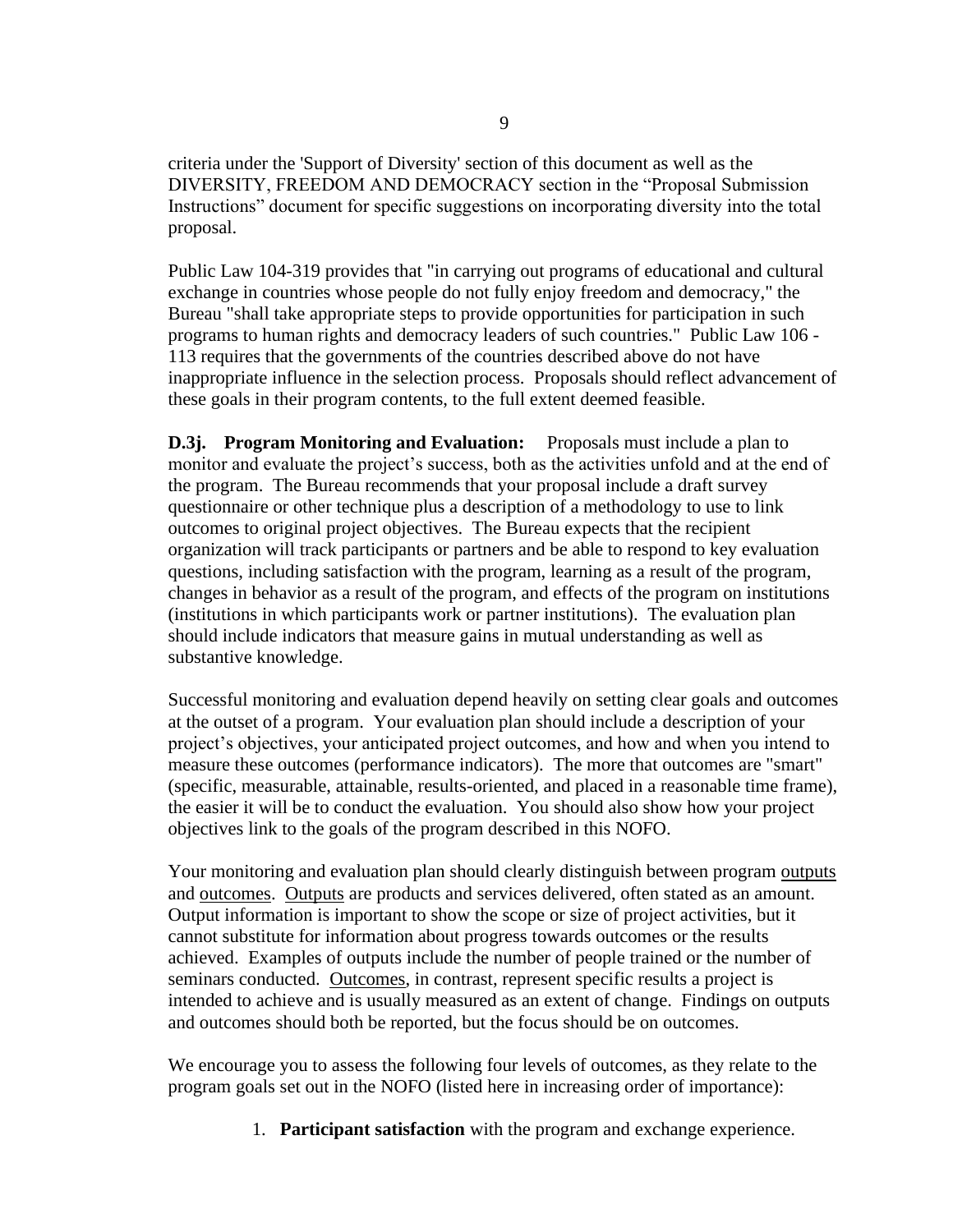- 2. **Participant learning**, such as increased knowledge, aptitude, skills, and changed understanding and attitude. Learning includes both substantive (subject-specific) learning and mutual understanding.
- 3. **Participant behavior**, such as concrete actions to apply knowledge in work or community; greater participation and responsibility in civic organizations; interpretation and explanation of experiences and new knowledge gained; continued contacts between participants, community members, and others.
- 4. **Institutional changes**, such as increased collaboration and partnerships, policy reforms, new programming, and organizational improvements.

**Please note**: Consideration should be given to the appropriate timing of data collection for each level of outcome. For example, satisfaction is usually captured as a short-term outcome, whereas behavior and institutional changes are normally considered longerterm outcomes.

Overall, the quality of your monitoring and evaluation plan will be judged on how well it 1) specifies intended outcomes; 2) gives clear descriptions of how each outcome will be measured; 3) identifies when particular outcomes will be measured; and 4) provides a clear description of the data collection strategies for each outcome (i.e., surveys, interviews, or focus groups). (Please note that evaluation plans that deal only with the first level of outcomes [satisfaction] will be deemed less competitive under the present evaluation criteria.)

Recipient organizations will be required to provide reports analyzing their evaluation findings to the Bureau in their regular program reports. All data collected, including survey responses and contact information, must be maintained for a minimum of three years and provided to the Bureau upon request.

**D.3k. Virtual Exchange Component:** ECA welcomes innovative ideas on how organizations can leverage appropriate mobile and/or online technologies to maintain engagement among exchange participants, encourage project collaboration and widen participation in the overall project to a broader audience. ECA strongly encourages organizations submitting proposals in response to this solicitation to suggest one or more virtual exchange components to complement the in-person exchange. The virtual exchange component(s) could come before, during and/or after the physical exchange. The objective for the virtual exchange component(s), defined as technology-enabled, sustainable, people-to-people, cross-cultural exchanges, is to augment the impact of the in-person exchange described in this solicitation. ECA encourages organizations to propose virtual exchange ideas that take advantage of ECA's existing web and social networking platforms, including our [International Exchange Alumni](https://alumni.state.gov/) space. Virtual exchange components would be coordinated with and approved by the ECA program office and U.S. missions abroad on a project by project basis.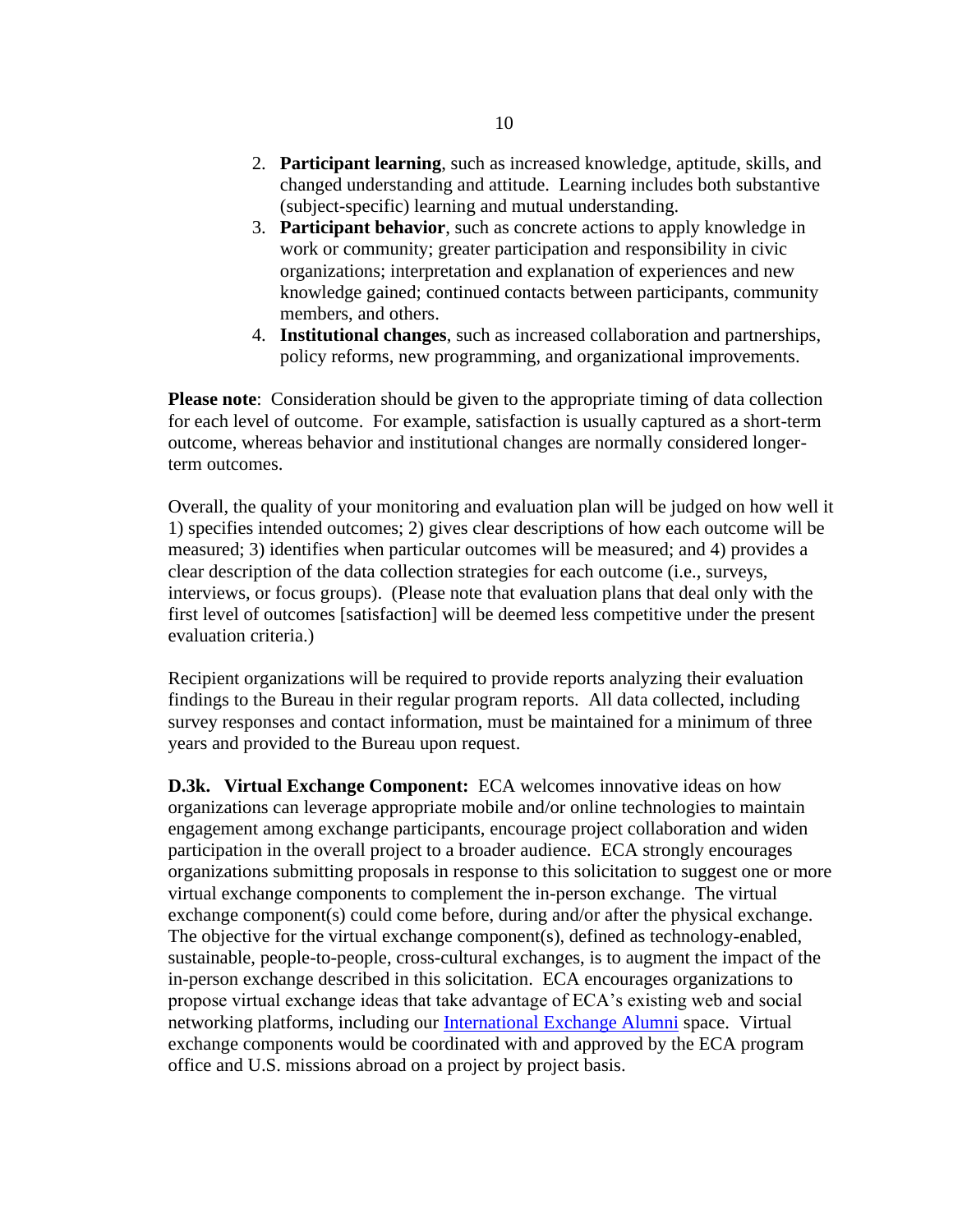**D.3l. Communications Guidance for ECA Grant Recipients:** All ECA Grant Recipients must adhere to the requirements in [ECA's Communications Guidance](https://eca.state.gov/comms-guidance) on the creation of program branding and attribution, websites, social media, and press.

**D.3m.** Please refer to the corresponding POGI when preparing your budget.

**D.3n.** Applicants must submit SF-424A – "Budget Information – Non-Construction Programs" along with a comprehensive budget for the entire program. There must be a summary budget as well as breakdowns reflecting both administrative and program budgets. Applicants may provide separate sub-budgets for each program component, phase, location, or activity to provide clarification.

### **D.3o. Allowable costs for the program include the following:**

Please refer to the relevant POGI for complete budget guidelines and formatting instructions.

# **D.3p. Application Deadline and Method of Submission:**

Application Deadline Date: **Friday, April 24, 2020**

Method of Submission: Applications may only be submitted electronically through Grants.gov [\(https://www.grants.gov\)](https://www.grants.gov/). Complete solicitation packages are available at Grants.gov in the "Search Grants" portion of the system.

# **D.3q. Grants.gov Registration, Application Submission, and Receipt Procedures**

Eligible organizations should follow the instructions available in the 'Get Started' portion of the site [\(http://www.grants.gov/web/grants/applicants/apply-for-grants.html\)](http://www.grants.gov/web/grants/applicants/apply-for-grants.html).

# **How to Register to Apply through Grants.gov**

Applicants should read instructions carefully and prepare the information requested before beginning the registration process. Reviewing and assembling the required information before beginning the registration process will alleviate last-minute searches for required information.

The registration process can take up to four weeks to complete. Therefore, registration should be done in sufficient time to ensure it does not impact your ability to meet required application submission deadlines. Applicants should check with appropriate staff within their organizations immediately after reviewing this NOFO to confirm or determine their registration status with Grants.gov. Organization applicants can find complete instructions here: [https://www.grants.gov/web/grants/applicants/organization](https://www.grants.gov/web/grants/applicants/organization-registration.html)[registration.html](https://www.grants.gov/web/grants/applicants/organization-registration.html)

### **How to Submit an Application to ECA via Grants.gov**

For access to complete instruction on how to apply for Notice of Funding Opportunities on Grants.gov, refer to: [https://www.grants.gov/web/grants/applicants/apply-for](https://www.grants.gov/web/grants/applicants/apply-for-grants.html)[grants.html](https://www.grants.gov/web/grants/applicants/apply-for-grants.html)

### **Grants.gov Support and Submission Issues**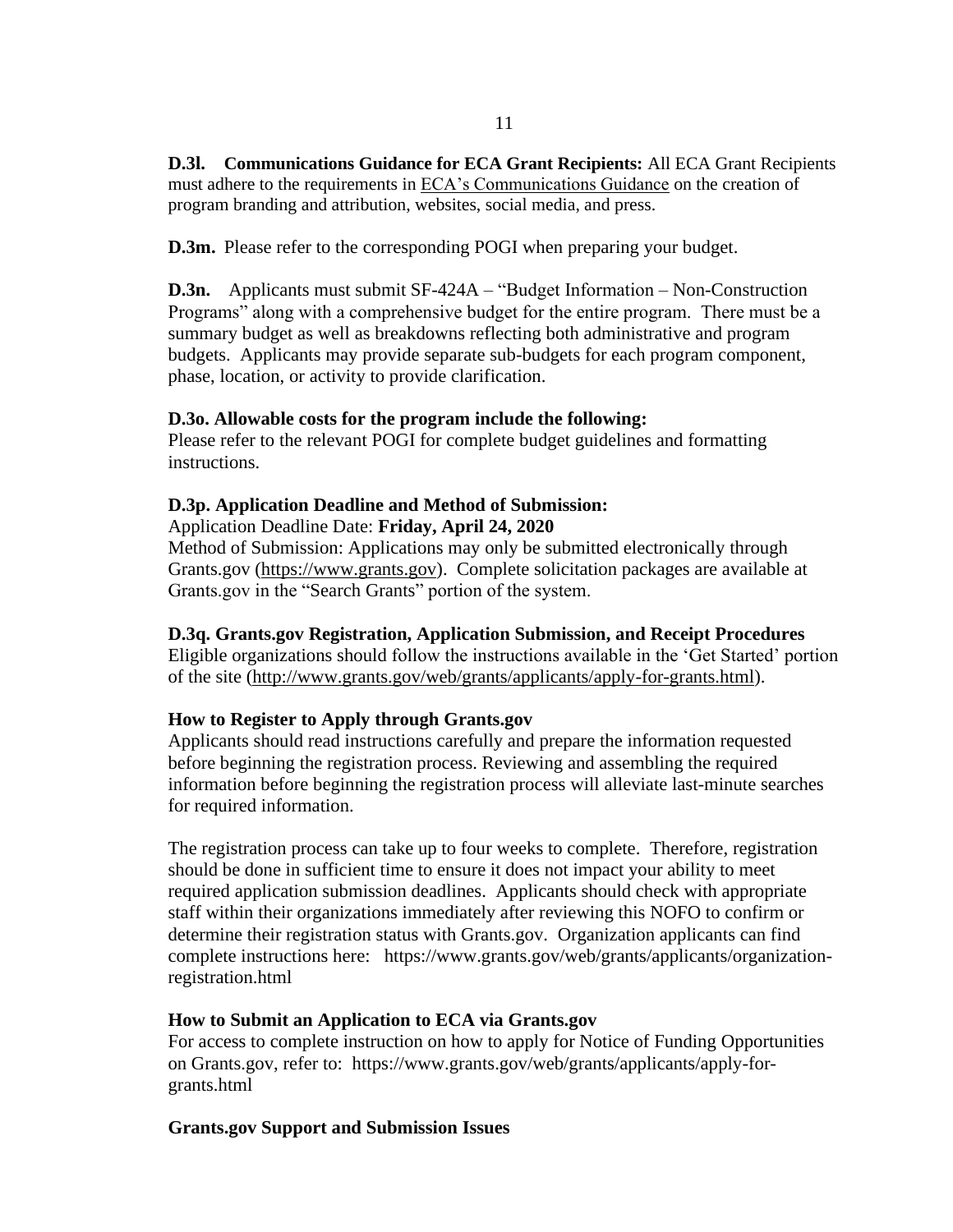Direct all questions regarding Grants.gov registration and submission issues to:

Grants.gov Customer Support Contact Center Phone: 800 -518-4726 Business Hours: 24 hours a day, 7 days a week; closed on federal holidays Email: [support@grants.gov](mailto:support@grants.gov)

#### **Timely Receipt Requirements and Proof of Timely Submission**

Applicants have until midnight (12:00 a.m.), Washington, DC time of the closing date to ensure that their entire application has been uploaded to the Grants.gov site. There are no exceptions to the above deadline. Applications uploaded to the site after midnight of the application deadline date will be automatically rejected by the Grants.gov system and will be technically ineligible.

### **Therefore, we strongly recommend that you not wait until the application deadline to begin the submission process through Grants.gov.**

Proof of timely submission is automatically recorded by Grants.gov. An electronic date/time stamp is generated within the system when the application is successfully received by Grants.gov. The applicant Authorized Organization Representative (AOR) will receive an acknowledgement of receipt and a tracking number (GRANTXXXXXXXX) from Grants.gov with the successful transmission of their application. Applicant AORs will also receive the official date/time stamp and Grants.gov Tracking number in an email serving as proof of their timely submission.

When ECA successfully retrieves the application from Grants.gov, Grants.gov will provide an electronic acknowledgement of receipt of the application to the email address of the applicant with the AOR role. Again, proof of timely submission shall be the official date and time that Grants.gov receives your application. Please also be mindful of any Grants.gov generated error messages that may appear during the application process as they may result in some documents not transmitting correctly.

Applicants using slow internet, such as dial-up connections, should be aware that transmission can take some time before Grants.gov receives your application. Grants.gov will provide either an error or a successfully received transmission in the form of an email sent to the applicant with the AOR role. The Grants.gov Support Center reports that some applicants end the transmission because they think that nothing is occurring during the transmission process. Please be patient and give the system time to process the application.

The Grants.gov website includes extensive information on all phases/aspects of the Grants.gov process, including an extensive section on frequently asked questions, located under the "Applicant FAQs" section of the website. ECA strongly recommends that all potential applicants review thoroughly the Grants.gov website, well in advance of submitting a proposal through the Grants.gov system. ECA will not notify you upon receipt of electronic applications.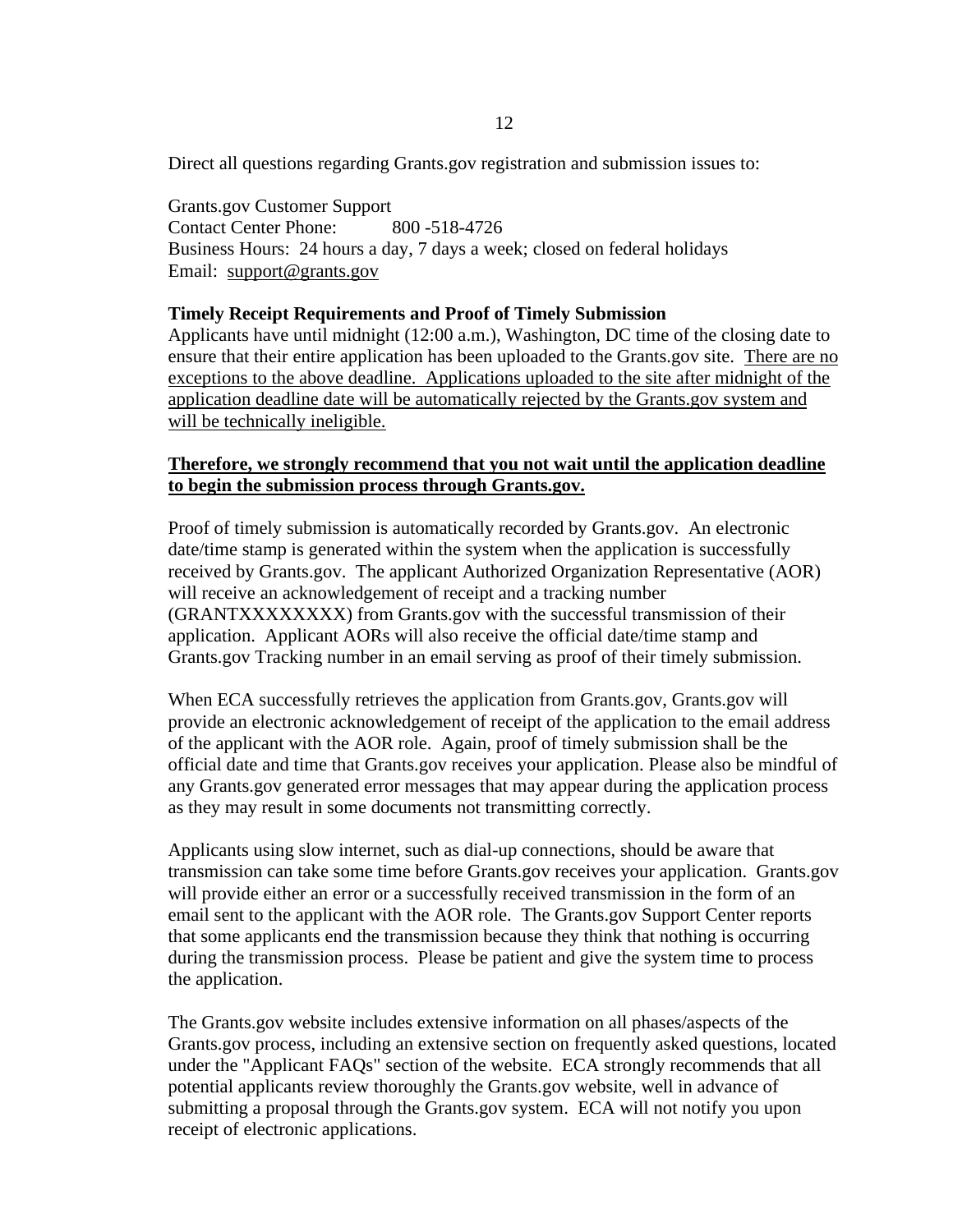**PLEASE NOTE:** ECA bears no responsibility for applicant timeliness of submission or data errors resulting from transmission or conversion processes for proposals submitted via Grants.gov. Prior to submitting applications through Grants.gov, please ensure you meet all Grants.gov system and software requirements, including Adobe software compatibility. You can verify if your version of Adobe software is compatible with Grants.gov, by visiting [https://www.grants.gov/web/grants/applicants/adobe-software](https://www.grants.gov/web/grants/applicants/adobe-software-compatibility.html)[compatibility.html.](https://www.grants.gov/web/grants/applicants/adobe-software-compatibility.html)

**It is the responsibility of all applicants submitting proposals via the Grants.gov web portal to ensure that proposals have been received by Grants.gov in their entirety, and ECA bears no responsibility for data errors resulting from transmission or conversion processes.**

**D.3r. Intergovernmental Review of Applications:** Executive Order 12372 does not apply to this program.

# **E. APPLICATION REVIEW INFORMATION**

The Bureau will review all proposals for technical eligibility. Proposals will be deemed ineligible if they do not fully adhere to the guidelines stated herein and in the Solicitation Package. All eligible proposals will be reviewed by the program office, as well as the Public Diplomacy section overseas and State Department regional bureaus, where appropriate. Eligible proposals will be subject to compliance with Federal and Bureau regulations and guidelines and forwarded to Bureau grant panels for advisory review. Proposals may also be reviewed by the Office of the Legal Adviser or by other Department elements. All awards will be assessed for risk prior to their issuance. Final funding decisions are at the discretion of the U.S. Department of State's Assistant Secretary for Educational and Cultural Affairs. Final technical authority for assistance awards resides with the Bureau's Grants Officer.

### **E.1. REVIEW CRITERIA**

Technically eligible applications will be competitively reviewed according to the criteria stated below. These criteria are not rank ordered, and all carry equal weight in the proposal evaluation:

**1. Quality of the program idea/program planning/ability to achieve program objectives:** Proposals should exhibit originality, substance, precision, and relevance to the Bureau's mission. Detailed agenda and relevant work plan should demonstrate substantive undertakings and logistical capacity. Agenda and plan should adhere to the program overview and guidelines described above. Objectives should be reasonable, feasible, and flexible. Proposals should clearly demonstrate how the institution would meet the program's objectives and plan. The objectives should be reasonable, feasible,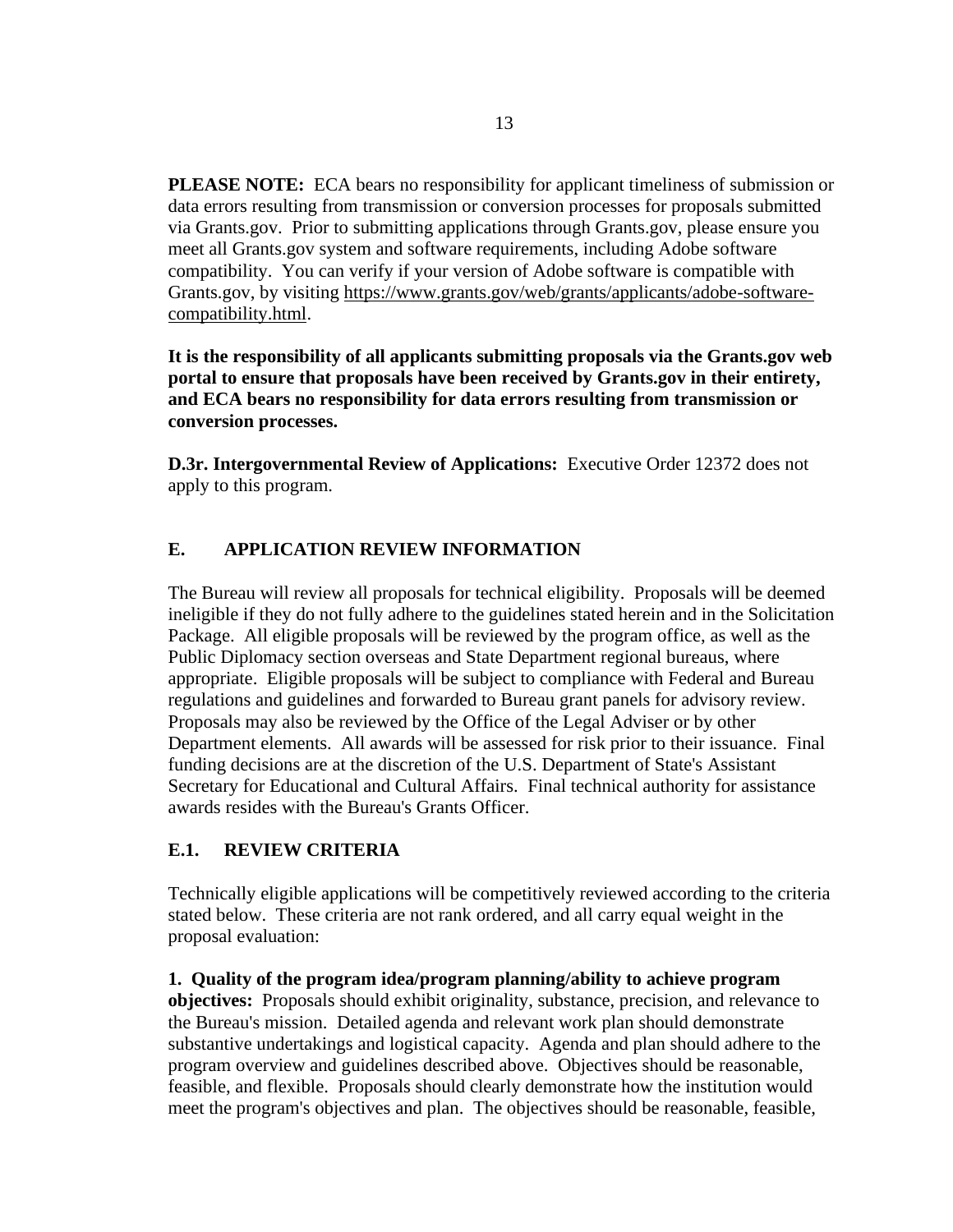and flexible. Proposals should clearly demonstrate how the institution will meet the program's objectives and plan.

**2. Support of Diversity:** Proposals should show substantive support of the Bureau's policy on diversity. Proposals should demonstrate how diversity would be achieved in the different aspects of program administration and of program design, content and implementation, including individual grantee/participant recruitment, selection and placement. It is important that proposals have a clearly articulated diversity plan and not simply express general support for the concept of diversity. Diversity also includes artistic genre diversity and geographic diversity of program elements.

**3. Institutional Capacity/Institution's Record/Ability:** Proposed personnel and institutional resources should be adequate and appropriate to achieve the program or project's goals. Proposals should demonstrate an institutional record of successful exchange programs, including responsible fiscal management and full compliance with all reporting requirements for past Bureau awards (grants or cooperative agreements) as determined by Bureau Grants Staff. Applicants should demonstrate established reputations in a field or discipline related to the specific program themes. The Bureau will consider the past performance of prior recipients and the demonstrated potential of new applicants.

**4. Project Evaluation**: Proposals should include a plan to evaluate the activity's success, both as the activities unfold and at the end of the program. The Bureau recommends that the proposal include a draft survey questionnaire or other technique plus description of a methodology to use to link outcomes to original project objectives. Award-receiving organizations/institutions will be expected to submit intermediate reports after each project component is concluded or quarterly, whichever is less frequent.

**5. Cost-effectiveness/Cost Sharing:** The overhead and administrative components of the proposal, including salaries and honoraria, should be kept as low as possible. All other items should be necessary and appropriate. Cost sharing is not a requirement but does contribute to the effectiveness of federal funding and depth of partner commitment to desired outcomes.

**6. Follow-on Activities:** Proposals should provide a plan for continued follow-on activity (without Bureau support) ensuring that Bureau supported programs are not isolated events.

### **F. Federal Award Administration Information**

**F.1. Award Notices**: Final awards cannot be made until funds have been appropriated by Congress, allocated and committed through internal Bureau procedures. Successful applicants will receive a Federal Assistance Award (FAA) from the Bureau's Grants Office. The FAA and the original proposal with subsequent modifications (if applicable) shall be the only binding authorizing document between the recipient and the U.S. Government. The FAA will be signed by an authorized Grants Officer and transmitted to the recipient's responsible officer identified in the application.

Unsuccessful applicants will receive notification of the results of the application review from the ECA program office coordinating this competition.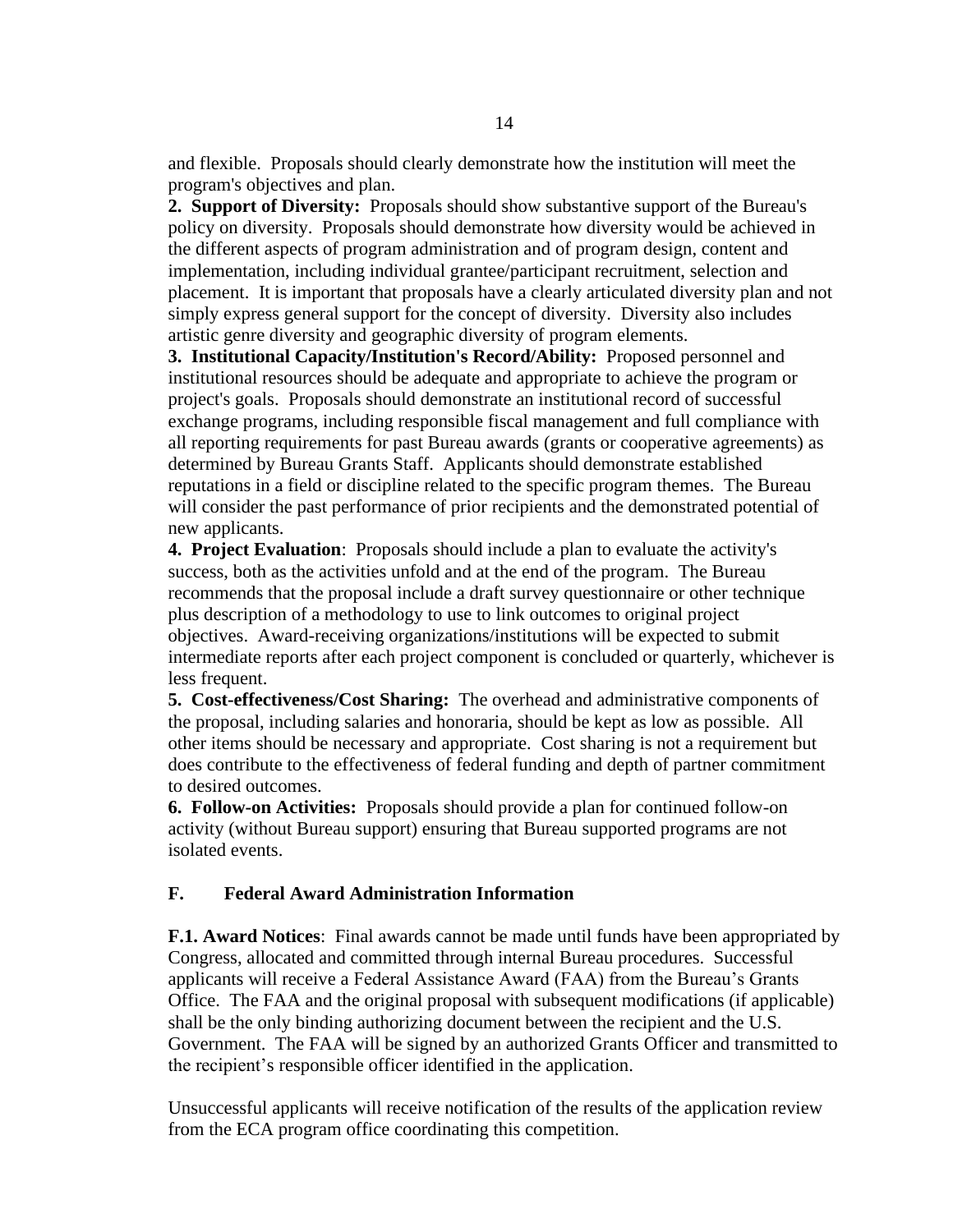All awards made under this competition must be executed according to all relevant U.S**.**  laws and policies regarding assistance to the Palestinian Authority, and to the West Bank and Gaza. Organizations must consult with relevant Public Affairs Offices before entering into any formal arrangements or agreements with Palestinian organizations or institutions.

Note: To assure that planning for the inclusion of the Palestinian Authority complies with requirements, please contact Julia Gómez-Nelson at 202-632-6409 or at [nelsonjg2@state.gov](mailto:nelsonjg2@state.gov) for additional information.

# **SPECIAL PROVISION FOR PERFORMANCE IN A DESIGNATED COMBAT AREA AND FUTURE CONTINGENCY OPERATIONS (CURRENTLY IRAQ AND AFGHANISTAN)**

(Revised August 2014)

Each federal assistance award within areas of combat operations or future contingency operation, as designated by the Secretary of Defense (currently Iraq and Afghanistan), over \$150,000 or providing for performance over 30 days must be registered in the Department of Defense maintained Synchronized Pre-deployment and Operational Tracker (SPOT) system. Each federal assistance award shall be registered in SPOT before personnel deployment. The DoS SPOT Program Office can assist with entering awards in SPOT. Please send an email to AQMOps@state.gov for information. Information on how to register in SPOT and how to report the total number of recipient personnel deploying under each award will be contained in a Special Provision within each assistance award.

Recipients that do not utilize personnel who are performing a private security function; or require access to U.S. facilities, services, or support can be entered through the SPOT aggregate functionality. Upon the award of a grant/and or cooperative agreement in a designated area of combat operations or future contingency operation (currently Iraq and Afghanistan), the Grants Officer or his/her designee will enter the following award information into SPOT to include (i) a brief description of the contract (to the extent consistent with security considerations); (ii) the total value of the contract; and (iii) whether the contract was awarded competitively. The Recipient should send updated deployment numbers for each award sent to the Grants Officer and his/her designee and the Department of State's SPOT program office on a quarterly basis as follows:

The Recipient is required to submit with the quarterly financial report submission information regarding the number of individuals receiving payment from the funds being granted under this award. This report is due 30 days after the calendar year quarter and 90 days after the award period end date and also should be sent to AQMOps@state.gov with the subject line "SPOT Quarterly Report -- Award Number". The following information shall be provided:

1. Total number of individuals receiving payment from the funds being granted: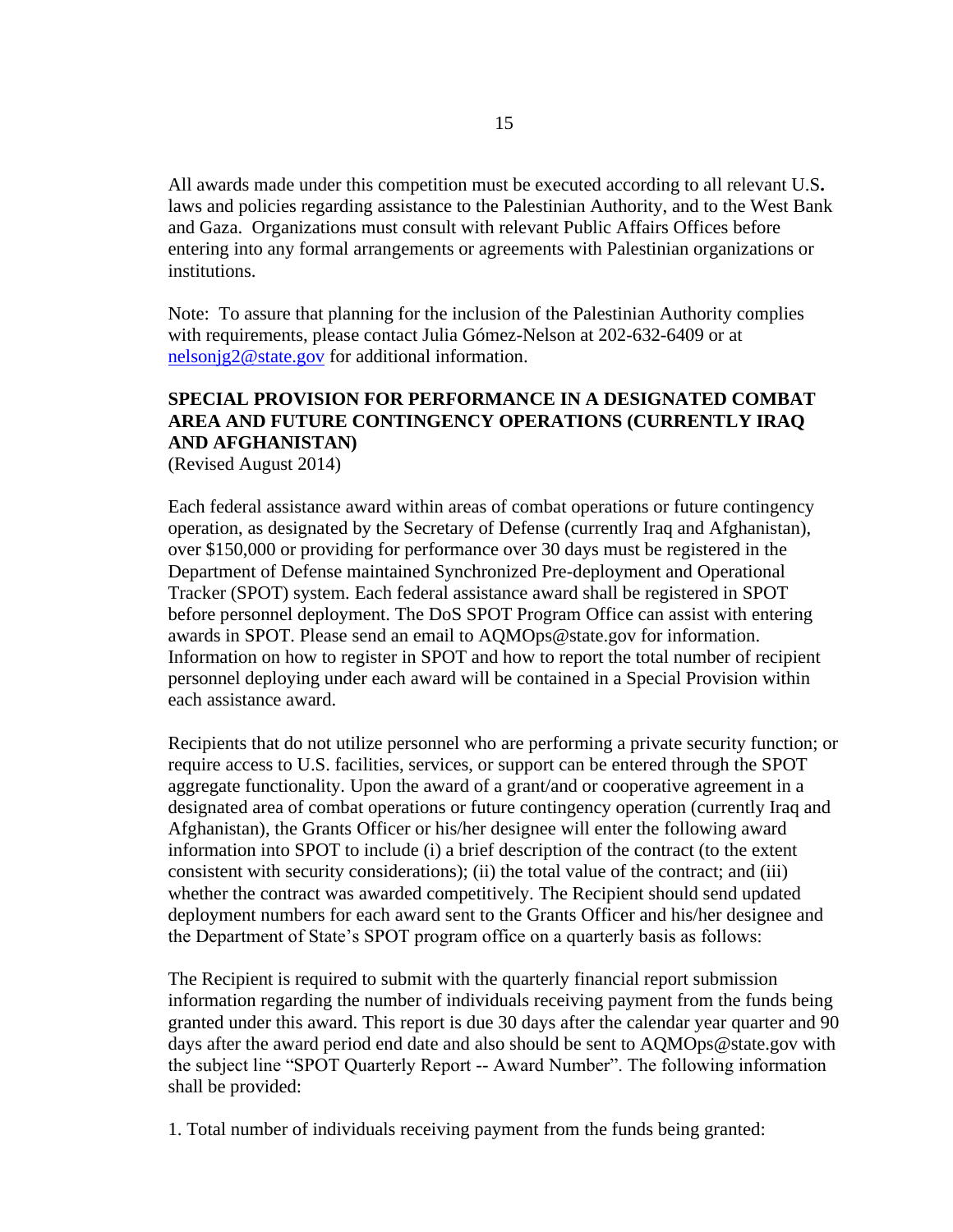- a. Total Number U.S. Personnel Deployed:
- b. Total Number Host Country Personnel:
- c. Total Third Country Personnel Deployed:

These reports should be sent to AQMOps@state.gov. The SPOT program office will enter the numbers into SPOT.

Recipients utilizing personnel who are performing a private security function; or require access to U.S. facilities, services, or support must be entered into SPOT individually with all required personal information. The recipient organization will designate a SPOT administrator who will obtain a SPOT company administrator account. Recipients of federal assistance awards shall register personnel in SPOT before deployment, or if already operational in the designated operational area, register personnel upon becoming an employee under the award and maintain current data in SPOT. Procedures on how to register in SPOT will be provided by the Grants Officer and his/her designee.

Recipient performance may require the use of armed private security personnel. To the extent that such private security contractors (PSCs) are required, Recipients are required to ensure they adhere to Chief of Mission (COM) policies and procedures regarding the operation, oversight, and accountability of PSCs.

In a designated area of combat operations or future contingency operation, the term PSC includes any personnel providing protection of the personnel, facilities, property of a Recipient or sub-recipient at any level, or performing any other activity for which personnel are required to carry weapons in the performance of their duties.

As specific COM policies and procedures may differ in scope and applicability, recipients of federal assistance awards are advised to review post policies and procedures carefully in this regard and direct any questions to the Embassy Regional Security Office (RSO) via the Grants Officer Representative (GOR). Any exclusion to these policies must be granted by the COM via the RSO. COM policies and procedures may be obtained from the RSO via the GOR. Recipients of federal assistance awards are also advised that these policies and procedures may be amended from time to time at the post in response to changing circumstances.

**F.2 Administrative and National Policy Requirements**: Terms and Conditions for the Administration of ECA agreements include the following: Office of Management and Budget's Guidance 2 CFR Parts 200 and 600, entitled the Uniform Administrative Requirements, Cost Principles, and Audit Requirements for Federal Awards (Effective December 26, 2014, replacing the previous circulars).

For a copy of the OMB Guidance cited, please contact the U.S. Government Publishing Office or download from the [www.ecfr.gov](http://www.ecfr.gov/) website.

Please reference the following websites for additional information: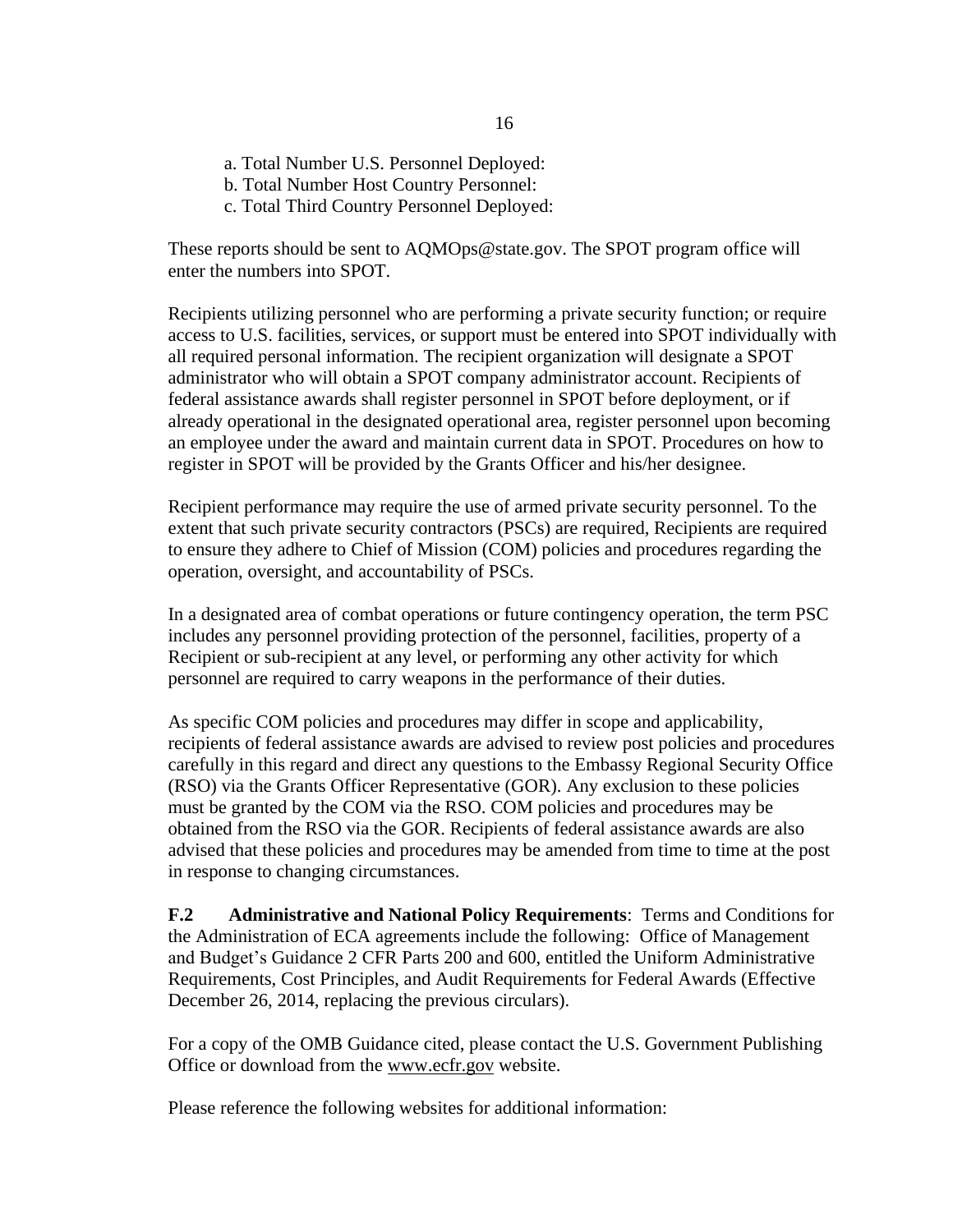<https://www.whitehouse.gov/omb> <https://www.state.gov/m/a/ope/index.htm>

**F.3. Reporting Requirements:** You must provide ECA with an electronic copy of the following required reports:

*Mandatory:*

- 1.) Performance Progress Reports (PPRs) shall be required at a minimum annually and no more frequently than quarterly. Annual reports shall be due 90 calendar days after the grant year; quarterly or semi-annual reports shall be due 30 days after the reporting period. (Frequency of these reports will be determined by the Grants Officer and Program Officer). The complete report and supporting documentation must be uploaded by the Recipient as a *Post Award Activity* under the corresponding record for this Cooperative Agreement/Grant in the U.S. Department of State's [SAMS Domestic.](https://mygrants.service-now.com/)
- 2.) The Federal Financial Report (FFR SF-425/SF-425a) must be submitted through the U.S. Department of Health and Human Services' Payment Management System (PMS). The electronic version of the FFR can be accessed at: [http://www.dpm.psc.gov/.](http://www.dpm.psc.gov/) Once a financial report has been approved by the Department, the Recipient must upload the approved report to [SAMS Domestic,](https://mygrants.service-now.com/) in the same manner specified for the programmatic reports. Failure to comply with these reporting requirements may jeopardize the Recipient's eligibility for future Cooperative Agreements/Grants.

In the event you are having difficulty uploading reports and the ILMS help desk is not providing sufficient assistance, please email [ECA\\_SAMSDomestic@state.gov.](mailto:ECA_SAMSDomestic@state.gov)

3.) A final program and financial report no more than 90 days after the expiration or termination of the award;

4.) A concise, one-page final program report summarizing program outcomes no more than 90 days after the expiration of the award. This report should be e-mailed to: [FFATAECA@state.gov.](mailto:FFATAECA@state.gov) This one-page report will be transmitted to OMB, and be made available to the public via OMB's USAspending.gov website - as part of ECA's Federal Funding Accountability and Transparency Act (FFATA) reporting requirements.

Award recipients will be required to provide reports analyzing their evaluation findings to the Bureau in their regular program reports. (Please refer to D.3j. Program Monitoring and Evaluation information.)

All data collected, including survey responses and contact information, must be maintained for a minimum of three years and provided to the Bureau upon request.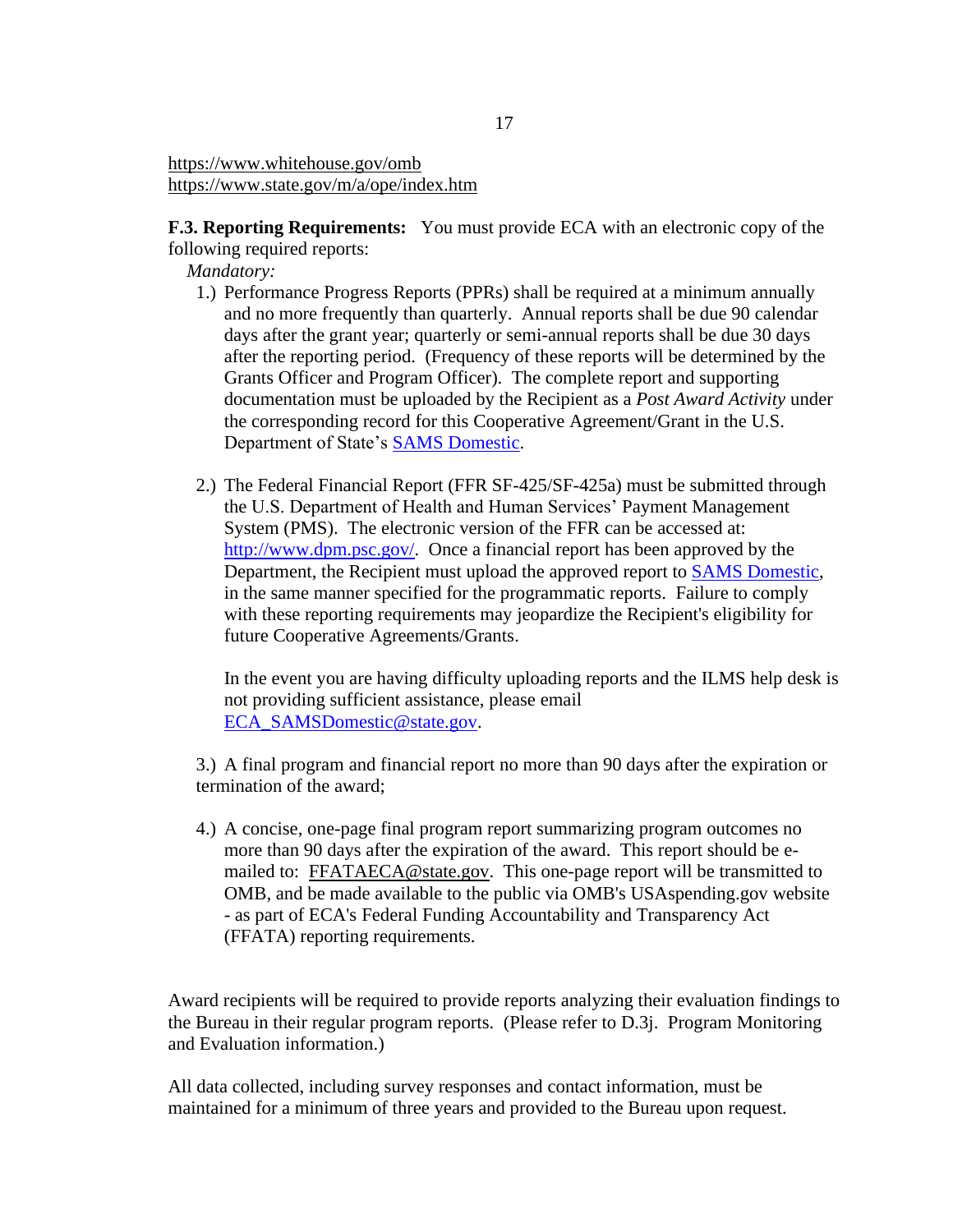**F.4. Program Data Requirements:** Award recipients will be required to maintain specific data on program participants and activities in an electronically accessible database format that can be shared with the Bureau as required. At a minimum, the data must include the following:

1) Name, address, contact information and biographic sketch of all persons who travel internationally on funds provided by the agreement or who benefit from the award funding but do not travel.

2) Itineraries of international and domestic travel, providing dates of travel and cities in which any exchange experiences take place. Final schedules for in-country and U.S. activities must be received by the ECA Program Officer at least three workdays prior to the official opening of the activity.

### **G. Agency Contacts**

For questions about this announcement, contact:

# **Theme One: Film (American Film Showcase)** Catherine Collins, (202) 632-9301, email:<collinscs@state.gov> **Theme Two: Music (American Music Abroad)** JP Jenks, (202) 632 2969, email: [JenksJP@state.gov](mailto:JenksJP@state.gov) **Theme Three: Music (OneBeat)** Julia Gómez-Nelson, (202) 632-6409, email: [nelsonjg2@state.gov](mailto:nelsonjg2@state.gov)

U.S. Department of State*,* Cultural Programs Division, ECA/PE/C/CU, SA-5, 3rd Floor, 2200 C Street, NW, Washington, DC 20037.

All correspondence with the Bureau concerning this NOFO should reference the title and funding opportunity number listed at the top of this solicitation.

Please read the complete announcement before sending inquiries or submitting proposals. Once the NOFO deadline has passed, Bureau staff may not discuss this competition with applicants until the proposal review process has been completed.